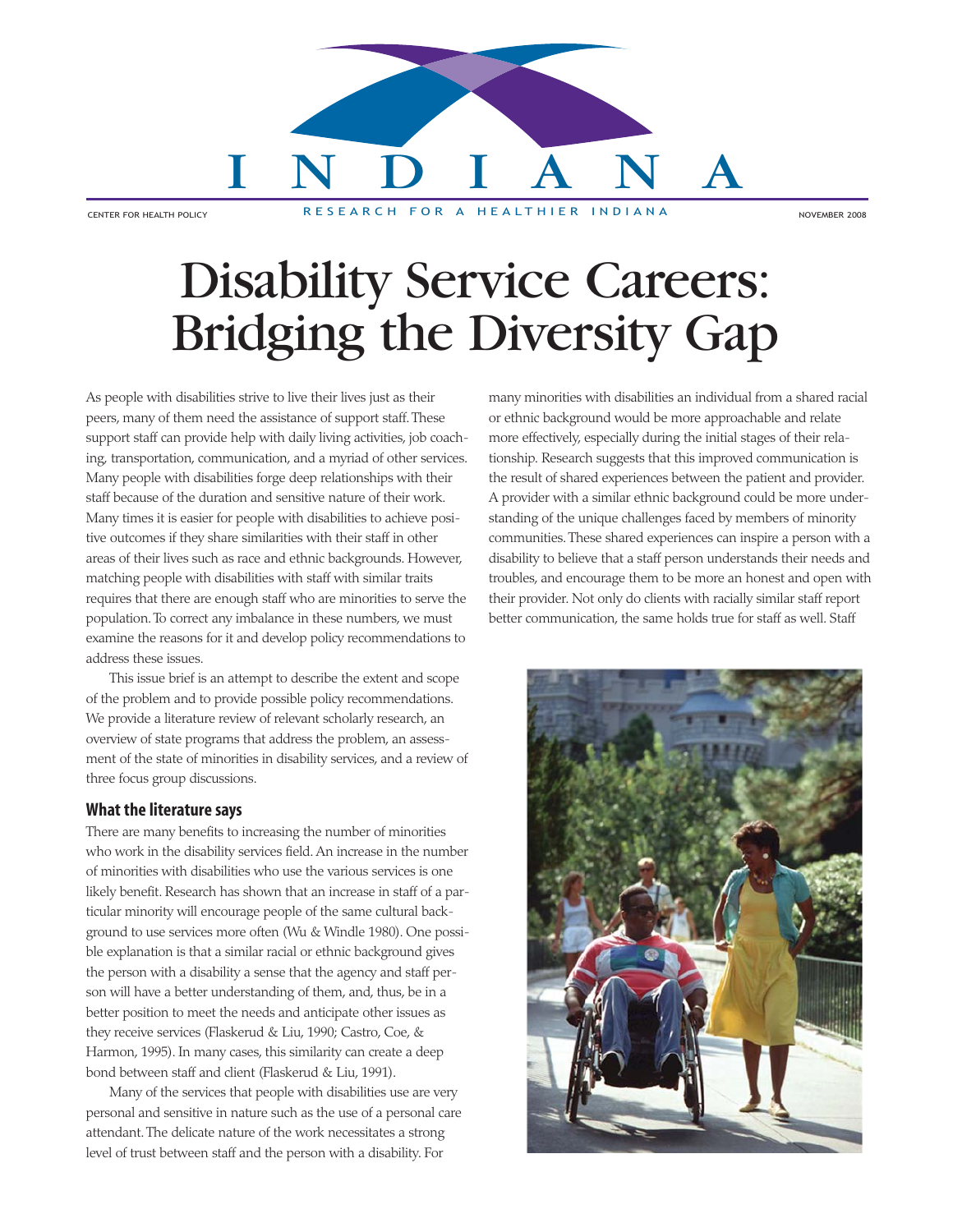

report an easier time discussing sensitive issues related to their work with clients from a similar background (Murphy, Faulkner, & Behrens, 2004). The visibility of minorities in the field not only leads to more people with disabilities who are minorities using services; it often leads to better outcomes for them as well.

There are several studies that show that outcomes are better for individuals who are served by staff from similar racial and ethnic backgrounds than those who are not. Strong communication is a key component of any successful staff-client relationship and that communication has been shown to be more effective between clients and providers of the same race (Cooper & Roter, 2003).

Strong communication is even more critical between staff and clients with disabilities for whom English is not their primary language. Not surprisingly, outcomes for Spanish-speaking individuals improve dramatically when they are served by someone who shares their language and cultural background (Anderson & Helm, 1979). It is important to note that besides sharing a language, it is equally important for staff to understand the unique cultural differences, such as perceptions about disability, to provide services that are effective and sensitive to the client's needs.

Not only does it benefit people with disabilities to be served by staff who share a cultural and ethnic background, it can also benefit the service agency. Along with improved outcomes for clients, minority clients serviced by minority staff also use services for shorter durations creating a monetary savings for the provider (Jerrell, 1995). This translates into fewer meetings with therapists,

job coaches, vocational rehabilitation counselors, and other providers while achieving similar outcomes as clients who are not matched with culturally similar staff. This could be an added benefit of the improved communication. The homogeneous staffclient pairs could be relating on a deeper level, and are therefore able to work at a quicker more efficient pace then their heterogeneous counterparts.

#### **State Program Overview**

There are no state programs designed to recruit minorities specifically into careers that serve people with disabilities or social services. However, there are a plethora of programs designed to attract minority applicants into science and technology careers and into the general workforce. There are significant differences between the types of work and required qualifications for workers in these careers fields and the work and qualifications required for jobs which serve people with disabilities. But, there are many similar road blocks such as language, cultural views, and pay that make an examination of these programs useful. The specific states shown in Table 1 were chosen because of the outcomes and research available about them.

Many of the successful programs around the country focus on three elements: mentoring minority high school students to ensure that they have the educational background to be accepted into a relevant college program, financial assistance for those students when they begin their post secondary education, and establishing a mentoring relationship with professionals currently in

| <b>State</b> | Program                                                                                | <b>Key Components</b>                                                                                                                                       | <b>Budget</b> |
|--------------|----------------------------------------------------------------------------------------|-------------------------------------------------------------------------------------------------------------------------------------------------------------|---------------|
| California   | Mathematics, Science, and Engineering Achievement Program                              | Provides high school counseling, college scholarships, and job placement                                                                                    | \$10 million  |
| Colorado     | Science, Technology, Engineering, and Mathematics After School<br><b>Pilot Program</b> | Provides grants to nonprofit agencies to operate after school tutoring<br>and scholar development programs                                                  | \$500,000     |
| Delaware     | The Engineering and Applied Science Recruitment Fund                                   | Funds two programs: Forum for the Advancement of Minority Engineers<br>and Minority Engineering, Regional Incentive Training                                | $\ast$        |
| Florida      | Florida Center for Research in Science, Technology, Engineering<br>and Mathematics     | Located at the University of South Florida; will develop minority<br>recruitment strategies                                                                 | \$5.6 million |
| New York     | The Science and Technology Entry Program                                               | Awards grants to post-secondary schools who provide training and<br>financial aid to minority high school students                                          | \$19 million  |
| Texas        | <b>T-STEM Academics</b>                                                                | Works with high school students to assist them in being academically<br>ready for college programs, and pairs students with mentors working<br>in the field | **            |
| Utah         | Mathematics, Science, and Engineering Achievement Program                              | Funds a variety of programs including college prep courses, internships,<br>and student learning                                                            | \$517,735     |
| Washington   | Mathematics, Science, and Engineering Achievement Program                              | Provides tutoring and college scholarships for eligible high school<br>minority students                                                                    | $\chi$        |

**Table 1:** Overview of State Programs to Attract Minorities into Science, Technology, Engineering, and Mathematics (STEM) Careers

Source: Texas Education Agency 2004; Education Committee of the States 2008; University of California Regents 2008 \*Information not available \*\* New program not yet allocated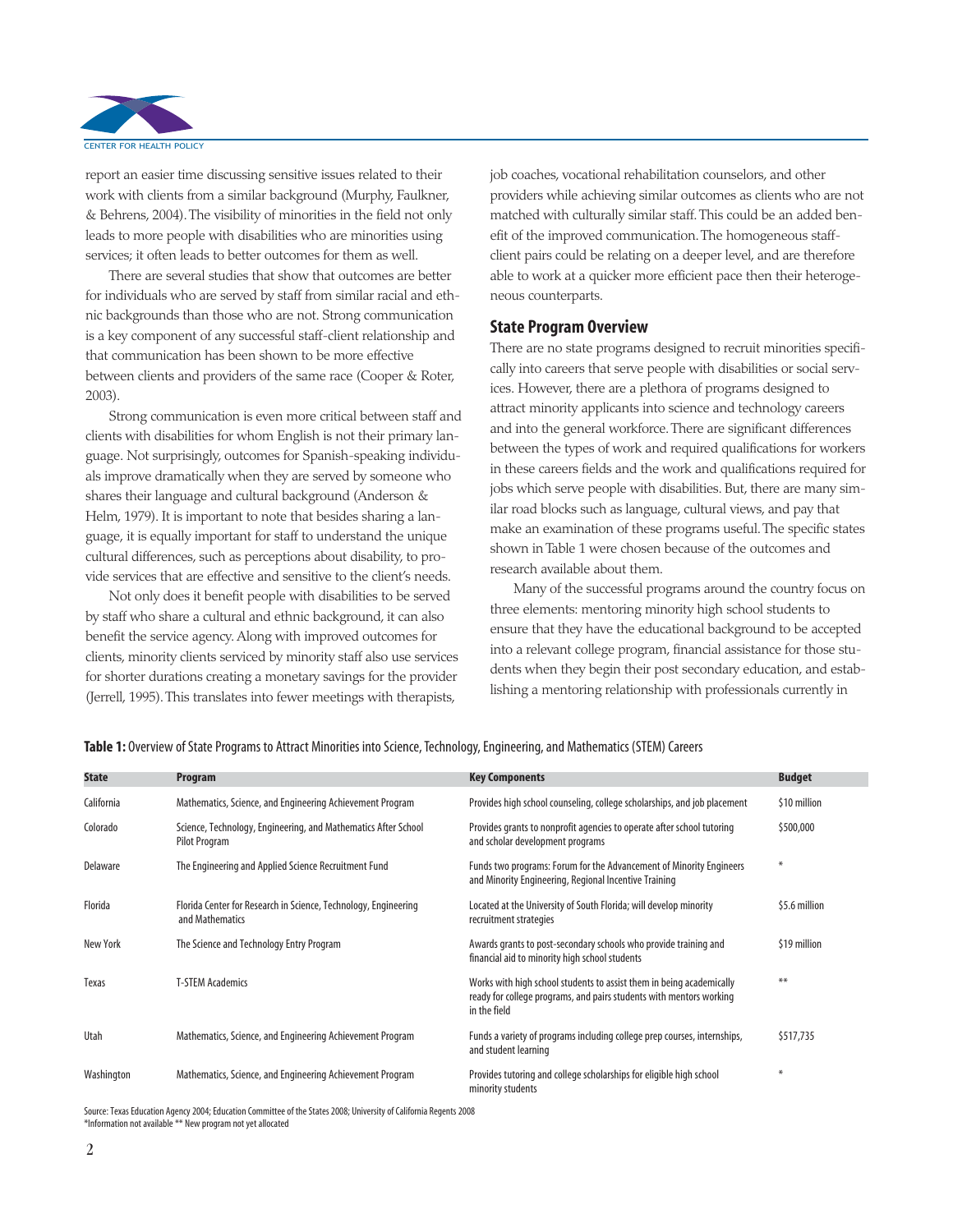

**Table 2:** Ratio of Number of Workers in Disability Service Occupations to the Number of People with Disabilities by Selected Race and Hispanic Origin Groups, U.S. and Indiana

| Race                                             | <b>Total population</b><br>with a Disability | <b>Percentage of total</b><br>population with a<br>disability | <b>Ratio of Community</b><br>and Social Service<br><b>Occupations</b><br>to people<br>with disabilities | <b>Ratio of Education</b><br><b>Training and</b><br><b>Library Occupations</b><br>to people<br>with disabilities | <b>Ratio of</b><br><b>Healthcare</b><br><b>Support Occupations</b><br>to people with<br>disabilities | <b>Ratio of Personal</b><br><b>Care and Service</b><br><b>Occupations to</b><br>people with<br>disabilities |
|--------------------------------------------------|----------------------------------------------|---------------------------------------------------------------|---------------------------------------------------------------------------------------------------------|------------------------------------------------------------------------------------------------------------------|------------------------------------------------------------------------------------------------------|-------------------------------------------------------------------------------------------------------------|
| <b>United States</b>                             |                                              |                                                               |                                                                                                         |                                                                                                                  |                                                                                                      |                                                                                                             |
| White alone                                      | 195,100,538                                  | 15.4                                                          | 1:25.8                                                                                                  | 1:4.6                                                                                                            | 1:16.0                                                                                               | 1:9.4                                                                                                       |
| <b>Black or African American alone</b>           | 32,884,054                                   | 17.4                                                          | 1:14.3                                                                                                  | 1:7.6                                                                                                            | 1:7.7                                                                                                | 1:9.0                                                                                                       |
| Asian alone                                      | 12,193,809                                   | 8.7                                                           | 1:18.3                                                                                                  | 1:3.4                                                                                                            | 1:8.8                                                                                                | 1:3.5                                                                                                       |
| American Indian and Alaska Native alone          | 2,128,262                                    | 20.8                                                          | 1:22.8                                                                                                  | 1:9.4                                                                                                            | 1:15.4                                                                                               | 1:10.7                                                                                                      |
| Native Hawaiian and other Pacific Islander alone | 389,790                                      | 12.2                                                          | 1:12.4                                                                                                  | 1:6.2                                                                                                            | 1:10.5                                                                                               | 1:4.9                                                                                                       |
| Some other race alone                            | 16,850,116                                   | 10.4                                                          | 1:21.5                                                                                                  | 1:7.4                                                                                                            | 1:9.2                                                                                                | 1:6.2                                                                                                       |
| Two or more races                                | 4,976,445                                    | 16.7                                                          | 1:23.8                                                                                                  | 1:7.8                                                                                                            | 1:15.4                                                                                               | 1:10.8                                                                                                      |
| Hispanic or Latino (of any race)                 | 38,937,879                                   | 10.9                                                          | 1:3.0                                                                                                   | 1:0.07                                                                                                           | 1:2.5                                                                                                | 1:1.5                                                                                                       |
| White alone, not Hispanic or Latino              | 183,955,344                                  | 15.9                                                          | 1:19.0                                                                                                  | 1:1.28                                                                                                           | 1:1.20                                                                                               | 1:1.3                                                                                                       |
| Indiana                                          |                                              |                                                               |                                                                                                         |                                                                                                                  |                                                                                                      |                                                                                                             |
| White alone                                      | 5,006,421                                    | 15.6                                                          | 1:19.0                                                                                                  | 1:5.4                                                                                                            | 1:15.2                                                                                               | 1:11.4                                                                                                      |
| <b>Black or African American alone</b>           | 485,153                                      | 17.1                                                          | 1:19.8                                                                                                  | 1:46.9                                                                                                           | 1:44.4                                                                                               | 1:55.7                                                                                                      |
| Asian alone                                      | 75,671                                       | 4.7                                                           | 1:21.2                                                                                                  | 1:0.70                                                                                                           | 1:5.3                                                                                                | 1:5.5                                                                                                       |
| American Indian and Alaska Native alone          | ₩                                            | $\ast$                                                        | $\ast$                                                                                                  | $\frac{1}{2}$                                                                                                    | ₩                                                                                                    | $\ast$                                                                                                      |
| Native Hawaiian and other Pacific Islander alone | ₩                                            | $\ast$                                                        | $\ast$                                                                                                  | 美                                                                                                                | 圣                                                                                                    | $\ast$                                                                                                      |
| Some other race alone                            | 132,769                                      | 8.4                                                           | 1:17.9                                                                                                  | 1:7.0                                                                                                            | 1:15.1                                                                                               | 1:2.7                                                                                                       |
| Two or more races                                | 71,611                                       | 17.9                                                          | 1:43.3                                                                                                  | 1:3.7                                                                                                            | 1:9.8                                                                                                | 1:29.0                                                                                                      |
| Hispanic or Latino (of any race)                 | 260,775                                      | 8.3                                                           | 1:19.0                                                                                                  | 1:6.3                                                                                                            | 1:13.4                                                                                               | 1:8.4                                                                                                       |
| White alone, not Hispanic or Latino              | 4,888,130                                    | 15.8                                                          | 1:19.0                                                                                                  | 1:5.4                                                                                                            | 1:15.2                                                                                               | 1:11.5                                                                                                      |

*\*Census data are not available because population falls beneath 65,000 thresholds* Source: U.S. Census Bureau American Community Survey 2006

the field (Texas Education Agency 2004; Education Committee of the States 2008; University of California Regents 2008). Together, these strategies represent a wrap-around approach to potential minority employees. Pre-college training, tuition assistance, and job placement create an easy avenue for potential employees to follow. Even though there are several differences between science, technology, engineering, and mathematical (STEM) fields and careers that serve people with disabilities, the strategies to attract potential minority employees could be adapted from one industry to the other.

#### **The State of the Disability Services Workforce**

With almost 50 million people with a disability in the United States, and the number growing as our population ages, there is a considerable need for a service industry that has the capacity to provide care for the people who need it. A variety of positions are required from special education teachers to home health aides, and a plethora of other professions with their own specialties and requirements. Nationally and in Indiana, there is a shortage of

people working in careers that meet the needs of people with disabilities.

The census data used only captures the number of people with disabilities who are over 5 years of age, which encompasses the majority of people with disabilities who seek services (U.S. Census Bureau 2007). However, there are a few programs, such as First Steps, that serve children under 5 years old with disabilities.

One way to judge the adequacy of the number of minorities in disability-related careers is to look at the ratios of the populations of specific minorities to the numbers of these minorities represented in specific careers (Table 2). Nationally, the ratios for the Hispanic and Latino population differ greatly from other population groups in all employment categories except Community and Social Service Organizations. The ratios for the other minorities fall close to 1 to 8, but the Hispanic and Latino population ratios are in the 1 to 2 range (U.S. Department of Commerce Economics and Statistics Administration 2006).

Both nationally and in Indiana, the disability rate for Hispanics and Latinos is significantly less than the rate for other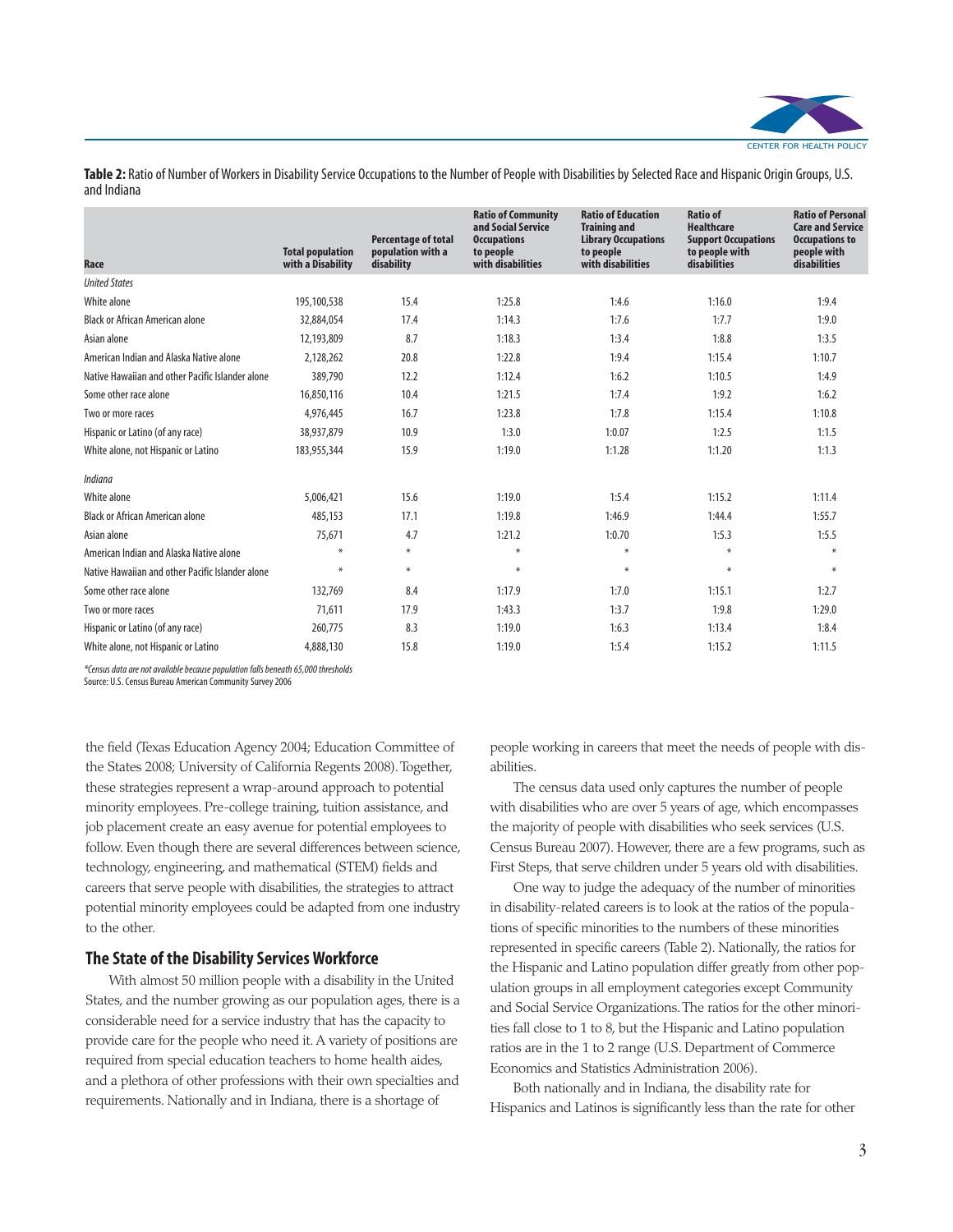

groups (U.S. Census Bureau 2007). Culturally, Hispanic and Latinos tend to care for their elderly and disabled relatives within the family (Smart & Smart, 1991). Thus, they tend to not seek public services for family members with disabilities. There could be other cultural factors at work as well. Religious views may also be a factor. For many Hispanics, disability is seen as a punishment of the disabled child's parents (Skinner, Correa, Skinner, & Bailey, 2001; Salas-Provance, Erickson, & Reed, 2002; Zayas, 1981). This attitude also contributes to the trend of caring for the disabled population at home. Keeping people with disabilities out of mainstream society could be contributing to great under-reporting of the number of people with disabilities in the community.

The ratio of staff to people with disabilities in the Hispanic

and Latino communities could also be affected by a greater percentage of people working in those professions. Jobs that fall into the categories chosen tend to be lower-paying than other occupations, which tends to attract less educated applicants. Unfortunately, many people in the Hispanic and Latino community fall in this category. This could be contributing to a disproportionately high number of Hispanics and Latinos in careers that work with people with disabilities.

In Indiana, the ratios between the number of people with disabilities and

the number of staff are wider for African Americans than for the other groups. In some cases, such as community and social service occupations, other ethnic and racial groups have 3 to 4 times as many staff to people with disabilities. Research has shown that disabilities tend to occur in individuals and families with lower incomes at a greater rate than those with higher incomes (U.S. Census Bureau, 2006). African Americans and other minorities in Indiana, on average, have lower incomes than whites, which could partially explain the rate of disability being higher for this population group (U.S. Department of Commerce Economics and Statistics Administration, 2006).

Whether you examine national data or data for Indiana, it is clear that there are not enough minority workers in careers related to people with disabilities to meet the needs of minorities with disabilities. On a national scale, strategies need to be developed to get a more complete picture of how disabilities are affecting the Hispanic and Latino community. In Indiana, a serious effort needs to be made to attract more African Americans into these career fields. And both nationally and

"Some communities, such as Hispanics, view disability as a family problem not something they should seek services for."

locally, there are not enough workers for a variety of ethnic and racial groups.

#### **Focus Groups**

The Center for Health Policy (CHP) conducted three focus groups as part of a research project for The Arc of Indiana. The focus groups were held during the lunch break of the Arc of Indiana's Disability and Diversity Conference. The participants were selfselected from the conference attendees. In total, 23 people participated in the focus groups. Participants were divided into three groups: state personnel, employees of service provider agencies, and minorities who were either state personnel or worked for provider agencies. Each focus group was moderated by CHP staff.

> Several common themes emerged from the three focus groups. An inadequate pay level was the most heavily emphasized reason given for the lack of minorities in careers that serve people with disabilities. There was a general consensus that the pay does not equal the difficulty and sensitivity of the work. The pay rate puts jobs in the field in direct competition with other low paying jobs, such as fast food. Also, the groups agreed that the cultural perceptions of people with disabilities add another road block to recruiting a more diverse workforce. The groups believe that some cultures view disabilities as a

family matter and that families should not rely on the state or other providers for assistance. This view that services are not necessary makes it difficult to recruit staff from those communities as well.

There was also a consistency in possible policy recommendations. To remedy the low rate of pay for people in the field, the groups offered two ideas: additional funding from the state and grants made to individual service institutions. These funds could be used to increase the baseline pay for positions already in the field thereby attracting more and higher quality applicants. In addition, the funding could be used to pay for staff whose jobs would be to both promote available services and to attract people to the field. All of the focus groups thought that there needs to be a significant effort made to improve the image of people with disabilities within minority communities. There was a general consensus that combining an increased rate of pay with a robust outreach program would make significant inroads in addressing the lack of minorities working in disability service careers.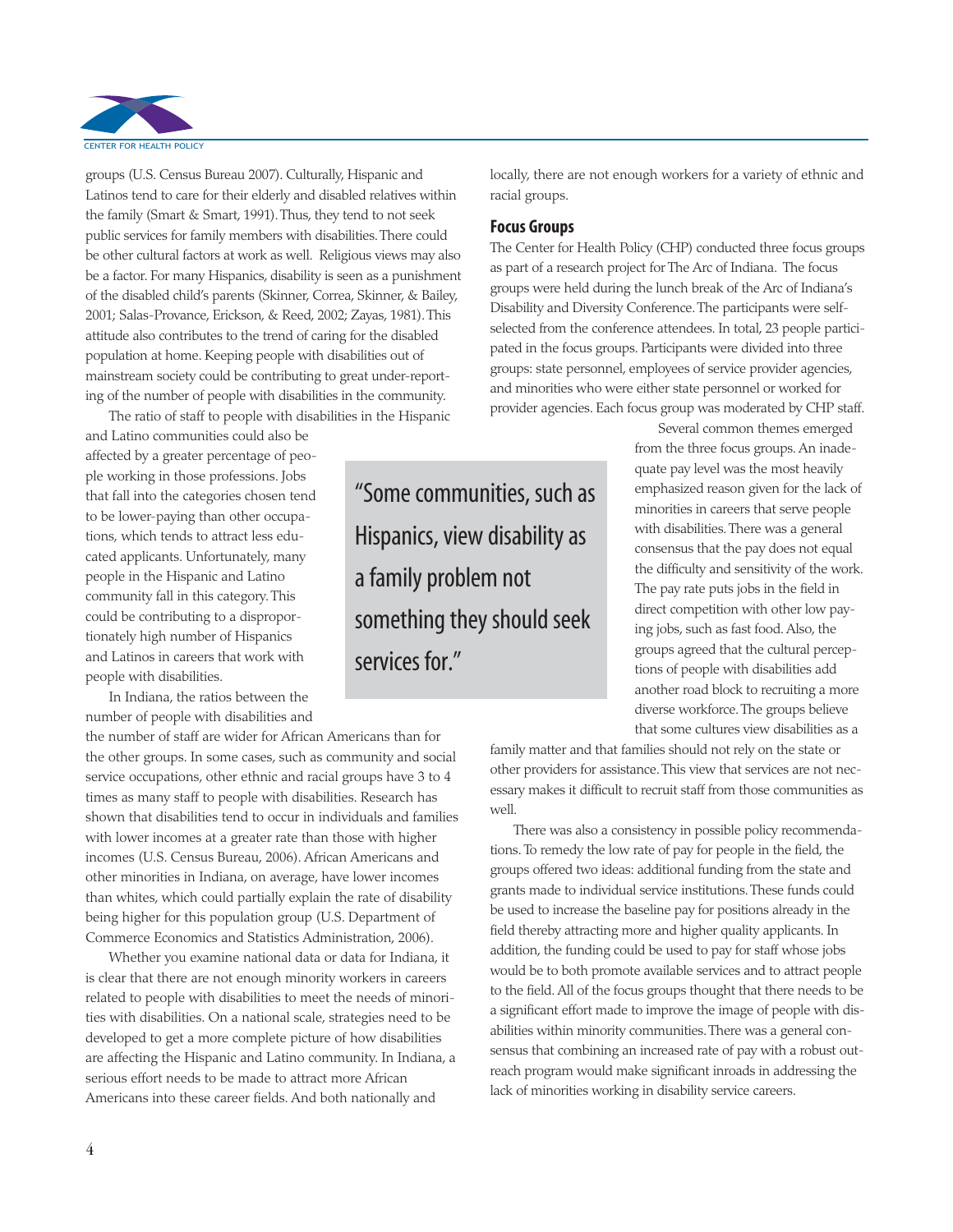#### **Recommendations**

Minorities who have a disability face two significant barriers to achieving successful outcomes whether in community living, employment, or other areas of their lives. Research shows that minorities with disabilities achieve better outcomes in a shorter amount of time if they are served by staff who share similar racial, ethnic, and cultural backgrounds. Unfortunately, both nationally and in Indiana, there are not enough diverse staff to meet the needs of minorities with disabilities. Public policy options need to be crafted that draw on scholarly research, evidence-based best practices, and everyday experience to create incentives that will attract more quality minority employees into fields that serve people with disabilities.

Two themes are present in the state program review, the data

analysis, and the focus group results: addressing the lower pay for persons in the field and conducting outreach into minority communities to improve the perceptions of people with disabilities and careers that serve them. To improve the public perception of careers that serve people with disabilities and allow programs such as tuition reimbursement to have the desired effect, a pay increase to front line workers must happen first. An increase in the rate of pay will also

increase demand for jobs in the field. Once there is an increased demand for jobs in the field, initiatives such as improving community perception and school assistance will reduce the hurdles for minorities to enter the field.

#### *Increase pay for entry level workers*

This recommendation particularly applies to front line entry level workers such as personal care attendants who do the hands on tough work with people with disabilities. However, focus group participants reported that even upper level management personnel with Master's degrees are not paid at the same level as their colleagues with Master's degrees at other organizations. One of the simplest solutions to design, but the most politically difficult to implement is for the state and Federal government to increase funding for programs such as Medicaid, Vocational Rehabilitation, special education, and other programs that directly or indirectly pay for the salaries of many people who work with people with disabilities. Given the current challenging economic times, passing a budget increase for staff may prove difficult. However, the improved outcomes for minorities with disabilities and their lower usage rates with homogenous staff could provide a strong

CENTER FOR HEALTH POLICY

incentive for policy makers to consider increasing the budget for these critical programs and staff.

#### *Improve the perception of people with disabilities and disability service careers in minority communities*

Even though addressing the issue of low pay and other financial incentives will be difficult, they may not be as challenging as improving the image of people with disabilities and the staff who serve them in minority communities. Perceptions, such as disabilities are a punishment, or that it is a private family matter that requires no outside services, have developed over time and will likely require a multi-faceted approach to correct.

One significant step in improving minority community perception of people with disabilities would be hiring an outreach

> coordinator to work with targeted communities through presentations and workshops. The focus of these presentations cannot be generic disability awareness, but rather must incorporate the unique stereotypes, views, attitudes, and needs of the host community. One point that was driven home by both the scholarly research and the focus groups was the necessity for cultural understanding that goes beyond removing the

language barrier. Disability service organizations could add outreach coordinators to their staffs, but this approach fails to acknowledge the level of time and cultural understanding necessary to make a significant impact. Instead outreach efforts should originate from a government office such as the Indianapolis Commission on Latino Affairs that is already working on establishing an understanding and presence in the targeted communities. If the outreach coordinator does work through a government agency, he or she must also work with leaders in the disability community to ensure that the proper message is being conveyed. Only by working together can leaders of the disability and minority communities begin to elevate the perceptions of people with disabilities and their staff.

Sending well-trained qualified staff into communities to improve attitudes about people with disabilities is an effective plan, but the best change agents are those from within the targeted communities. Many disability service agencies are already serving minority clients. These agencies should ask these clients if they would talk about the services they have received and the impact the agency has made on their lives. Alternatively, minority clients could make introductions between outreach staff and

"The pay is so low we have to compete with McDonalds to find good employees."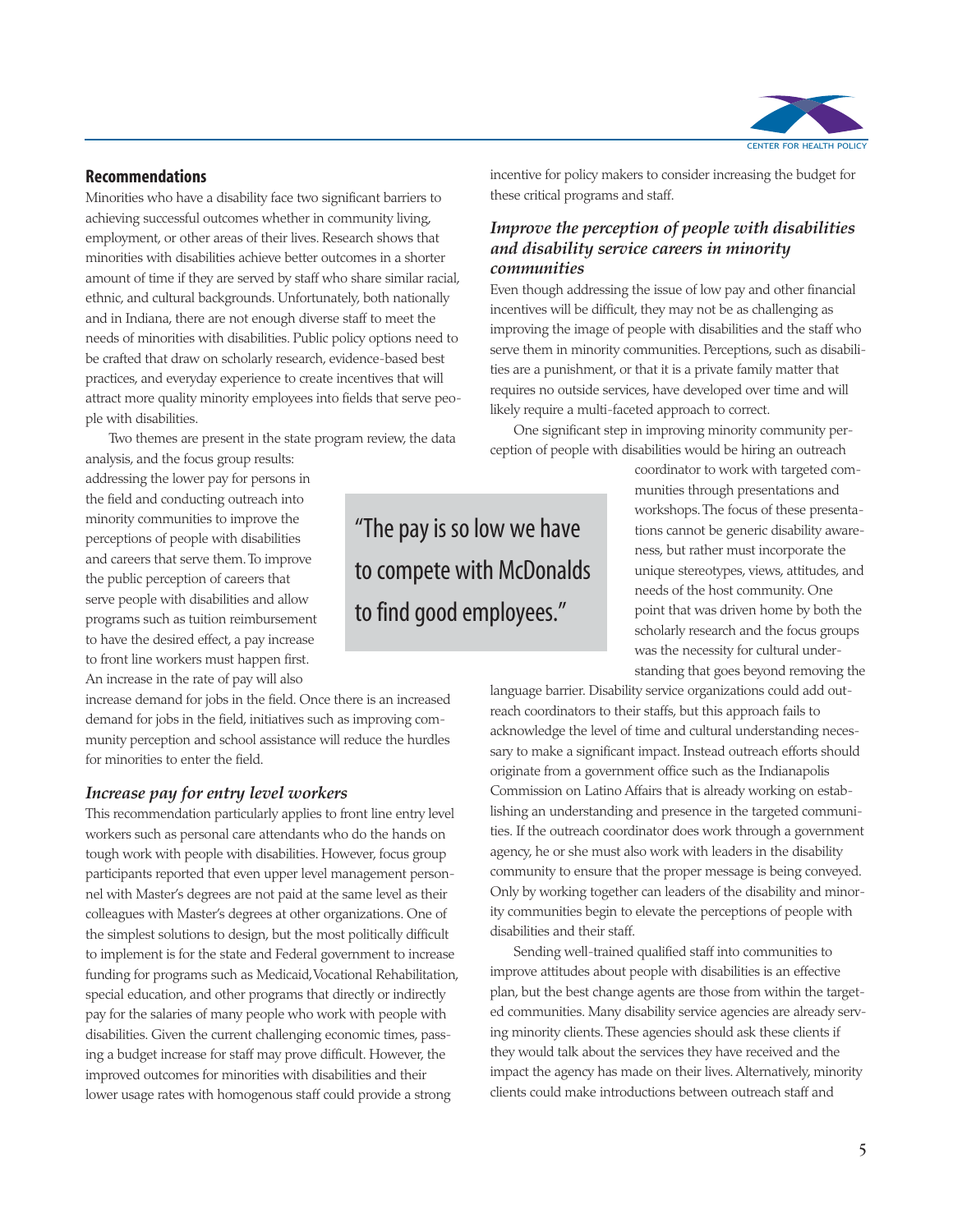

community leaders. In several communities, churches or other service-minded community groups should be targeted initially. These types of organizations are generally open to projects that benefit their community. This "friend of a friend" approach would be more effective then "cold calls." Partnerships between the Arc of Indiana, the National Association of the Mentally Ill, and other services providers could be used to provide additional support to those who go into the communities. Word of mouth was mentioned repeatedly during the focus groups as one of the best ways to get the message out about services and career opportunities. If agencies can find champions of the cause who are willing to tell others in their community about the benefits of seeking services and the rewards of working in the field, then positive momentum about people with disabilities and the associated careers can begin from within the community itself.

Not only should this marketing campaign by professionals and community members address the image of people with disabilities, it must counteract very damaging stereotypes of the careers that serve them. In the focus groups particularly, people commented that there is a general perception that front line workers do very difficult sensitive work and are grossly underpaid. Many current employees also mentioned that they were attracted to the field because of a personal connection to someone with a disability. The attendees who did not have a connection were just in need of a job. The promotion efforts must include positive stories about staff who have made lasting contributions and positively impacted the lives of disabilities. These lifeaffirming, perspective-changing opportunities are what separate the disability field from McDonald's, and the like, that it currently competes with for new employees.

#### *Increase opportunities for tuition reimbursement and student loan forgiveness for higher end careers*

With the political difficulty connected to passing a budget increase for social service programs, other avenues to provide economic incentives to potential workers in disability services should be explored. Though the career fields are quite different, programs across the nation have been successful in attracting minorities into STEM (science, technology, engineering, and mathematics) careers. The more successful programs such as MESA in California and Delaware's MERRIT program share common components that could be applied to recruiting minorities into disability service careers. These programs demonstrated success in graduation rates and job attainment within the targeted STEM fields.

Both programs offer scholarships for minority high school students who agree to major in one of the required fields and then practice in the same state.

Although many of the front line disability careers do not require a four-year college degree, tuition reimbursement for prospective applicants could be an excellent incentive to individuals looking to advance their education while working in the field. The STEM focused programs could be expanded for disability work to include two- and four-year degrees in social work, sociology, psychology, and other relevant majors. Certificate and twoyear programs in various healthcare professions at Ivy Tech could be expanded for example.

In addition, one focus group attendee mentioned a loan forgiveness program. This would be an effective twist to the STEM program to attract mid-career professionals who are willing to commit to working with people with disabilities in the sponsoring agency's jurisdiction. These programs should be marketed towards students and potential employees who are looking to work in disability service careers that require a two-year degree or higher. No matter what financial incentives are provided for a prospective employee, they ultimately must see tangible financial benefit first. For these tuition and loan forgiveness plans to have their desired effect an increase in available pay must occur first.

#### **Conclusion**

Generally speaking, people of different cultures and ethnicities have much more in common than not. This is also true for people with disabilities. When an individual who is a minority with a disability is seeking services, they face two barriers—ability and race. Research tells us that the closer we can match staff to the people they serve on these issues, the better outcomes clients will achieve. Labor and Census data show that the gap between minorities with disabilities and staff is widening in Indiana and across the nation. Public policies must be drafted based on the most successful existing programs, rigorous research, and relevant personal experience. These three spheres of knowledge agree on two critical areas that must be addressed: low pay and financial incentives, and poor perceptions of people with disabilities and their staff within minority communities. If these areas can be effectively addressed, then we can begin to create a world where people with disabilities from any race are given the best possible chance to achieve their dreams.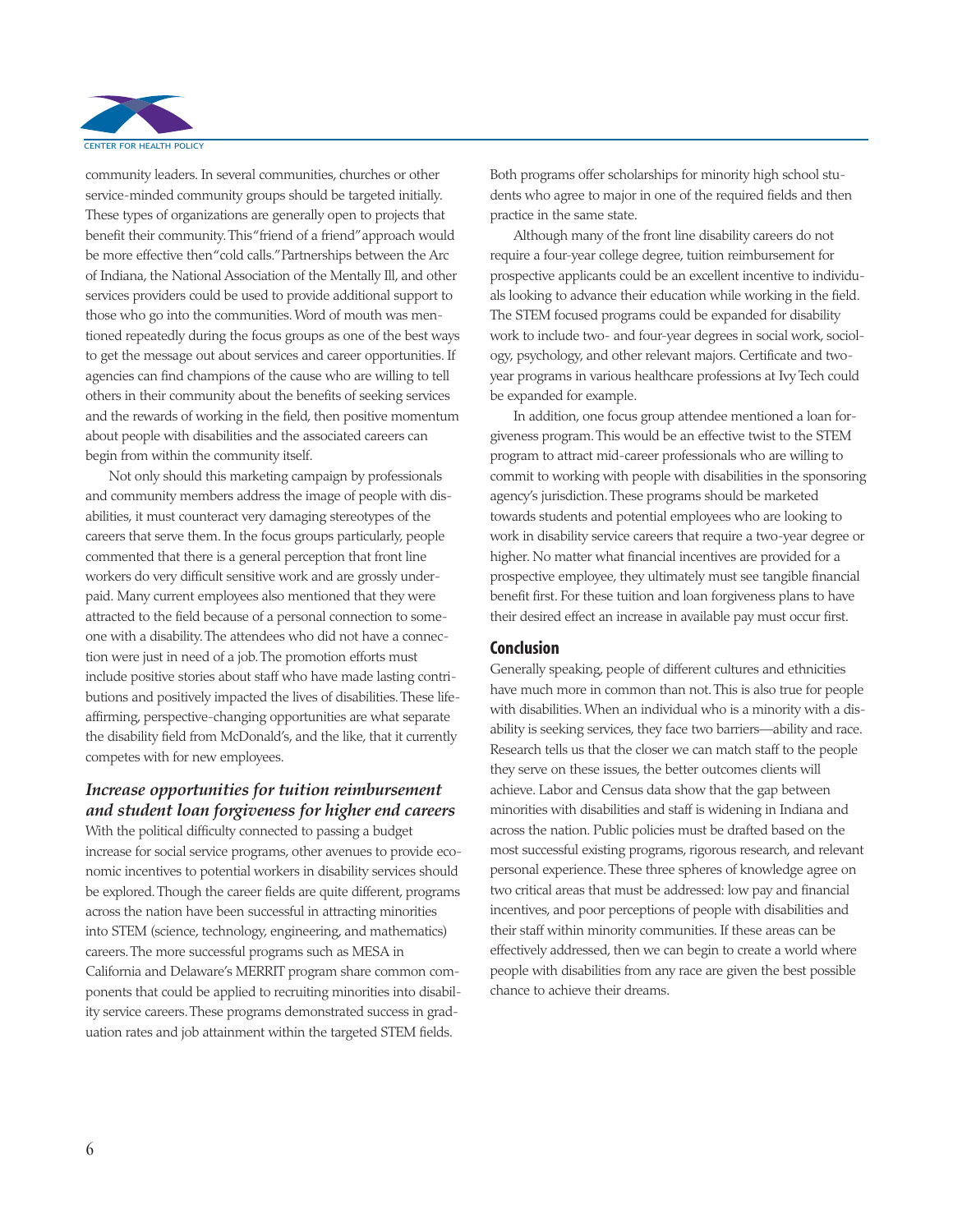# CENTER FOR HEALTH POLICY

#### **References**

- Anderson, W. T. & Helm, D.T. (1979). The physician-patient encounter: A process of reality negotiation. In E. G. Jaco (Ed.), *Patients, physicians, and illnesses* (259-271). New York, NY: Free Press.
- Castro, F. G., Coe, K., & Harmon, M. (1997). The effect of ethnic/racial matches between provider and patient on the use of health services by Hispanics and African Americans. In *Association for Health Services Research annual meeting abstract book* (14-41). Washington, DC: Academy-Health.
- Cooper, L. A. & Roter, D. L. (2003) Patient-provider communication: The effect of race and ethnicity on process and outcomes of healthcare. In B.D. Smedley, A.Y. Stith, & A.R. Nelson (Eds.), *Unequal treatment: Confronting racial and ethnic disparities in health* (552-593). Washington, DC: The National Academies Press. Retrieved September 25, 2008, from http://www.nap.edu/openbook.php?record\_id=10260 &page=552
- Education Committee of the States. (2008). *Education Committee of the States.* Retrieved September 25, 2008, from http://mb2.ecs.org/reports/Report.aspx?id=1425
- Flaskerud, J. H. & Liu, P.Y. (1990). Influence of therapist ethnicity and language on therapy outcomes of Southeast Asian clients. *International Journal of Social Psychiatry, 36*(1), 18.
- Flaskerud, J. H. & Liu, P.Y. (1991). Effects of an Asian clienttherapist language, ethnicity and gender match on utilization and outcome of therapy. *Community Mental Health Journal, 27*(1), 31-42.
- Jerrell, J. M. (1995). The effects of client-therapist match on service use and costs. *Administration and Policy in Mental Health and Mental Health Services Research, 23*(2), 119-126.
- Murphy, M. J., Faulkner, R. A., & Behrens, C. (2004). The effect of therapist–client racial similarity on client satisfaction and therapist evaluation of treatment. *Contemporary Family Therapy, 26*(3), 279-292.
- Salas-Provance, M. B., Erickson, J. G., & Reed, J. (2002). Disabilities as viewed by four generations of one Hispanic family. *American Journal of Speech-Language Pathology, 11*, 151-162.
- Skinner, D. G., Correa, V., Skinner, M., & Bailey, Jr., D. (2001). Role of religion in the lives of Latino families of young children with developmental delays. *American Journal on Mental Retardation, 106*(4), 297-313.
- Smart, J. F. & Smart, D.W. (1991). Acceptance of disability and the Mexican American culture. *Rehabilitation Counseling Bulletin, 34*(4), 357-67.
- Texas Education Agency. (2004). *TEA awards state engineering and science recruitment fund grants.* Retrieved September 25, 2008, from http://www.tea.state.tx.us/press/grants04.html
- U.S. Census Bureau. (2006). Current population survey, annual social and economic supplement. Washington, DC: United States Census Bureau and the Bureau of Labor Statistics.
- U.S. Census Bureau, Population Division. (2007). Table 1: Annual estimates of the population for the United States, regions, states, and Puerto Rico: April 1, 2000 to July 1, 2007 (NST-EST2007-01). Washington, DC: U.S. Census Bureau.
- U.S. Department of Commerce Economics and Statistics Administration. (2006). 2005 American community survey: Selected social characteristics—Indiana. Washington, DC: U.S. Census Bureau.
- University of California Regents. (2008). *California MESA.* Retrieved September 25, 2008, from http://mesa.ucop.edu/ home.html
- Wu, I. H. & Windle, C. (1980). Ethnic specificity in the relative minority use and staffing of community mental health centers. *Community Mental Health Journal, 16*(2), 156-168.
- Zayas, H. (1981). Hispanic values, beliefs, attitudes, and behaviors regarding disability/work. In Rehabilitation In the 80's: Understanding the Hispanic disabled resource manual, (69-74). Bethesda, MD: Association for Cross Cultural Education and Social Studies.